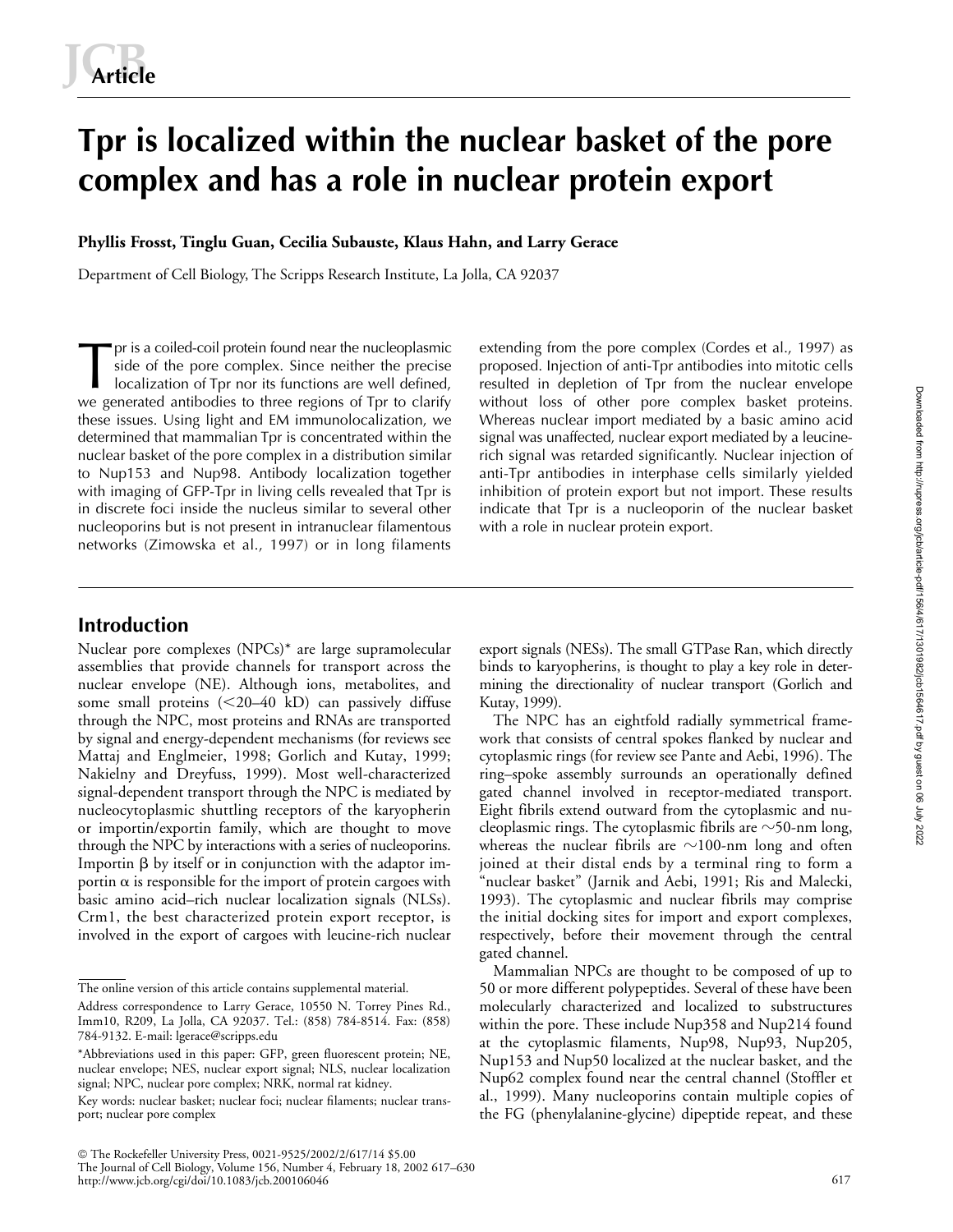FG repeat proteins appear to be interaction sites for karyopherins (for review see Gorlich and Kutay, 1999).

Mammalian Tpr (for translocated promoter region [Mitchell and Cooper, 1992]) is a 265 kD protein associated with the NPC (Byrd et al., 1994). Tpr contains two separate domains: most of the  ${\sim}$ 1,600 residue NH<sub>2</sub>-terminal domain forms a parallel two-stranded coiled-coil interrupted periodically along its length (Hase et al., 2001), which may result in a hinged rod. The remaining  ${\sim}800$  residue COOH-terminal domain is nonhelical and highly enriched in acidic residues. The precise localization of Tpr within the nucleus is controversial. In mammalian cells and *Xenopus* oocytes, Tpr is found near the nucleoplasmic surface of the NPC and is also proposed to be in filaments or hollow cables, which extend up to 350 nm from the nuclear basket into the nuclear interior (Cordes et al., 1997; Fontoura et al., 2001). In cells of the *Drosophila* salivary gland, the Tpr homologue localizes to the nucleoplasmic side of the NE and to extrachromosomal areas within the nucleus (Zimowska et al., 1997) and has been proposed to be a component of an intranuclear filamentous scaffold associated with NPCs (Zimowska et al., 1997; Paddy, 1998).

In *Saccharomyces cerevisiae*, Mlp1p and Mlp2p have predicted secondary structural similarity to Tpr, localize to the nuclear side of the NPC, and are thought to be Tpr homologs (Kolling et al., 1993; Strambio-de-Castillia et al., 1999). A double deletion of *MLP1* and *MLP2* is viable (Strambio-de-Castillia et al., 1999; Kosova et al., 2000) but causes a loss of telomeric clustering (Galy et al., 2000). Moreover, Mlp2p coimmunoprecipitates with Yku70p, a structural component of yeast telomeres (Galy et al., 2000). This suggests a potential role for Mlp1p and Mlp2p in telomere localization. The overexpression of Mlp1p but not Mlp2p results in a nuclear accumulation of poly-(A)<sup>+</sup> RNA (Strambio-de-Castillia et al., 1999; Kosova et al., 2000), suggesting a potential role for Mlps in poly- $(A)^+$  RNA export. In mammalian cells, overexpression of full-length Tpr and several Tpr fragments also results in the nuclear accumulation of poly- $(A)^+$  RNA (Bangs et al., 1998). However, because of the long duration of protein overexpression in these experiments it is not clear whether the poly- $(A)^+$  accumulation reflects a direct involvement of Tpr in mRNA export or an indirect effect due to a role of Tpr in another cellular or nuclear transport function.

In this study, we have reevaluated the localization of Tpr in the nucleus using several light microscopy and EM immunolocalization approaches combined with imaging of GFP-tagged Tpr in living cells. We found that Tpr is concentrated at the nucleoplasmic side of the NPC within 120 nm of the pore midplane similar to well-defined nuclear basket proteins. Although we also found Tpr and several other nucleoporins in discrete foci inside the nucleus, we obtained no evidence that it exists in long filaments that are connected to the nuclear basket or that extend through the nuclear interior. Microinjection of anti-Tpr antibodies into mitotic and interphase cells resulted in inhibition of nuclear export of proteins with a leucine-rich NES but did not affect nuclear import of proteins with a basic amino acid–rich NLS. We conclude that Tpr is a nucleoporin that is local-

Figure 1. **Characterization of antibodies to three Tpr fragments.** (A) Antibodies against Tpr were made to  $NH<sub>2</sub>$ - and COOH-terminal fragments and to an internal fragment spanning a break in the predicted coiled-coil region as indicated. (B) HeLa cell extracts were probed by Western blotting with anti-TprN, anti-TprM, and anti-TprC antibodies. (C) HeLa cells were stained with the three anti-Tpr antibodies for immunofluorescence visualization and examined by confocal microscopy. Bar,  $5 \mu m$ .

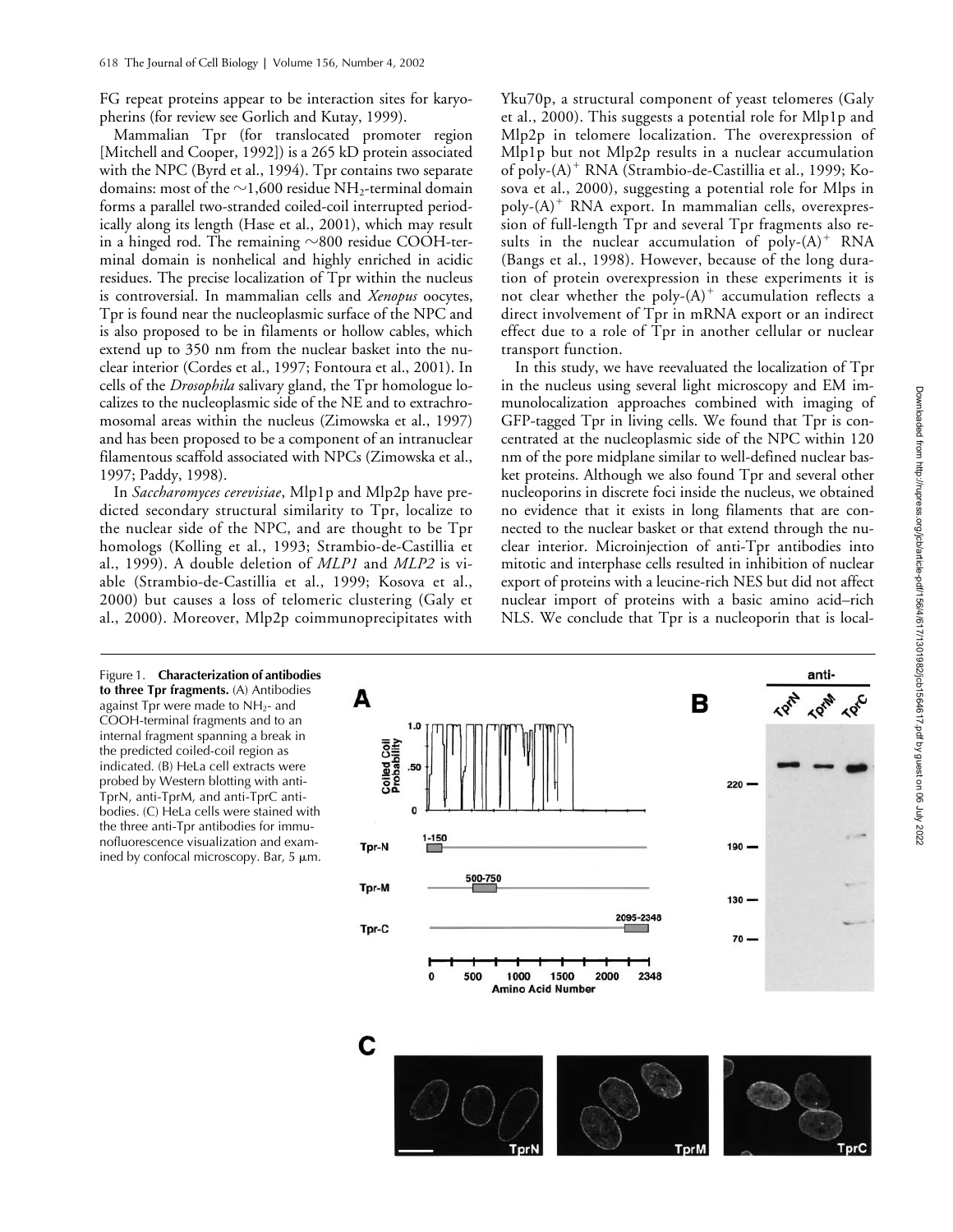ized discretely within the nuclear basket of the NPC and has a role in nuclear protein export.

# **Results**

# **Localization of Tpr to the NE and discrete foci in the nuclear interior by immunofluorescence microscopy**

We have used a combination of immunofluorescence microscopy, light microscope imaging of GFP-Tpr in living cells, and immunogold EM to decisively determine the localization of Tpr. In particular, we wanted to investigate whether Tpr forms long filaments that extend into the nucleus from the NPC and/or a filamentous intranuclear network as proposed (Cordes et al., 1997; Zimowska et al., 1997; Paddy, 1998). Part of the controversy regarding the localization of Tpr may stem from the fact that most previous localization studies used monoclonal or antipeptide antibodies, which have potential problems of cross-reaction with other antigens (Lane and Koprowski, 1982) or limited epitope accessibility. Therefore, we generated affinity purified polyclonal antibodies to 150–250 amino acid fragments from three regions of Tpr in the  $NH<sub>2</sub>$  terminus, central region, and COOH terminus (anti-TprN, anti-TprM, and anti-TprC, respectively) (Fig. 1 A). TprN and TprM were

located in the  $NH<sub>2</sub>$ -terminal domain of Tpr, which contains the predicted coiled-coil region, and TprC was located at the end of the COOH-terminal acidic domain (Fig. 1 A). We tested the three affinity purified antibodies for their specificity using immunoblot analysis of HeLa cell extracts (Fig. 1 B). All three antibodies reacted strongly with a single major band that migrated at the position expected for full-length Tpr. Anti-TprC also recognized minor apparent proteolytic fragments in addition to the full-length protein, consistent with the finding that Tpr is extremely sensitive to proteolysis (Byrd et al., 1994; Bangs et al., 1996).

Using our three anti-Tpr antibodies for immunofluorescence staining, we first examined the localization of Tpr in HeLa (Fig. 1 C) and normal rat kidney (NRK) (unpublished data) cells by confocal microscopy. In optical sections through the center of the nucleus, all three antibodies labeled the NE in a punctate pattern characteristic of nucleoporins (Snow et al., 1987) and also yielded staining throughout the nuclear interior as has been observed previously (Bangs et al., 1996; Cordes et al., 1997). The intranuclear Tpr occurred in apparently discrete foci rather than in continuous interconnected zones. In some cells, Tpr was also localized in a diffuse intranuclear pattern and in foci. Immunolocalization of Tpr by confocal microscopy of cul-



Figure 2. **Localization of Tpr in cultured mammalian cells.** Immunofluorescence staining followed by deconvolution microscopy was used to visualize Tpr (red) in single optical sections HeLa and NRK cells as indicated. Cells are colabeled with antibodies to either Nup98, Nup153, or Nup358 (green). The merged images are shown in the middle. Bars,  $5 \mu m$ .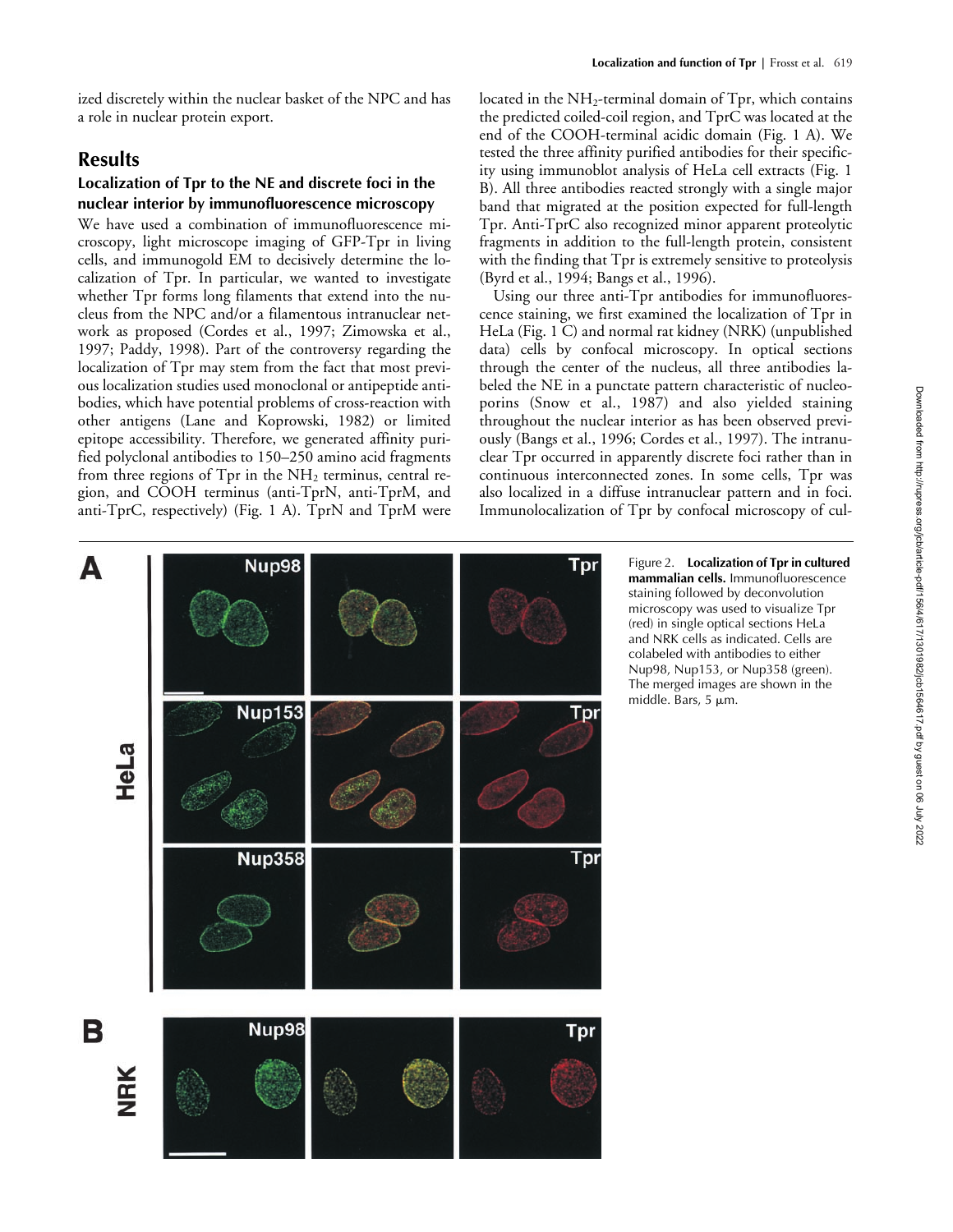tured BRL cells (a rat liver line) and  $5 \mu m$  cryosections of rat intestine and kidney showed Tpr to be localized at the NE and in discrete intranuclear foci (unpublished data) similar to our findings in HeLa and NRK cells.

We also investigated the localization of Tpr after immunofluorescence staining of cells using deconvolution microscopy. In contrast to confocal microscopy, which removes out-of-focus light from a z-section by optical methods, deconvolution microscopy removes out of focus light using computational methods. Optical sections of HeLa and NRK cells obtained by deconvolution microscopy (Fig. 2) showed that Tpr occurs in a punctate pattern at the NE and in apparently discrete foci throughout the nuclear interior similar to the findings from confocal microscopy. All three anti-Tpr antibodies gave a similar localization pattern by this method. The nuclear basket proteins Nup98 and Nup153 and the cytoplasmic fibril protein Nup358 also were localized at the NE and in intranuclear foci, although these foci largely did not colocalize with the Tpr-containing foci (Fig. 2; unpublished data). Our finding that some Nup98 is present in intranuclear foci is consistent with previous work (Powers et al., 1995; Fontoura et al., 1999), although we do not find

extensive colocalization of intranuclear Nup98 and Tpr as reported (Fontoura et al., 2001).

To further investigate whether the intranuclear foci of Tpr we observed in z-sections obtained by deconvolution microscopy are discrete isolated bodies or a two-dimensional cross-sectional view of a three-dimensional network, we constructed volume projections of HeLa cell nuclei from 20 sequential  $0.2 \mu m$  serial z-sections. In the en-face or edge-on views of the volume projection rotated  $90^{\circ}$  to each other (Fig. 3 A, left and right, respectively), the intranuclear staining for Tpr shows only discontinuous foci with no evidence of the foci either forming a filamentous intranuclear network or being associated with filaments that emanate from NPCs. This was confirmed by examination of sequential z-sections at  $0.4$ - $\mu$ m intervals (Fig. 3 B), which shows that individual foci of staining for Tpr (red) and the nuclear basket nucleoporin Nup98 (green) mostly do not overlap, although occasional colocalization of foci is observed. Arrows (Fig. 3 B) indicate foci of Tpr that wax and wane through the sequential sections of the nucleus, showing that foci appear discontinuous. The finding that intranuclear Tpr occurs in discrete intranuclear foci rather than in interconnected net-



Figure 3. Localization of Tpr and Nup98 in HeLa cells by immunofluorescence staining and deconvolution microscopy. (A) Volume projection of 20 sequential 0.2  $\mu$ m z-sections stained with anti-Tpr antibodies (red). Panels are shown at 0 and 90 $^{\circ}$  to the plane of the slide. (B) Serial z-sections through a nucleus at 0.4-m intervals. Selected individual foci that successively increase and decrease in intensity are marked by arrows; numbers are in  $\mu$ m. Bars, 5  $\mu$ m.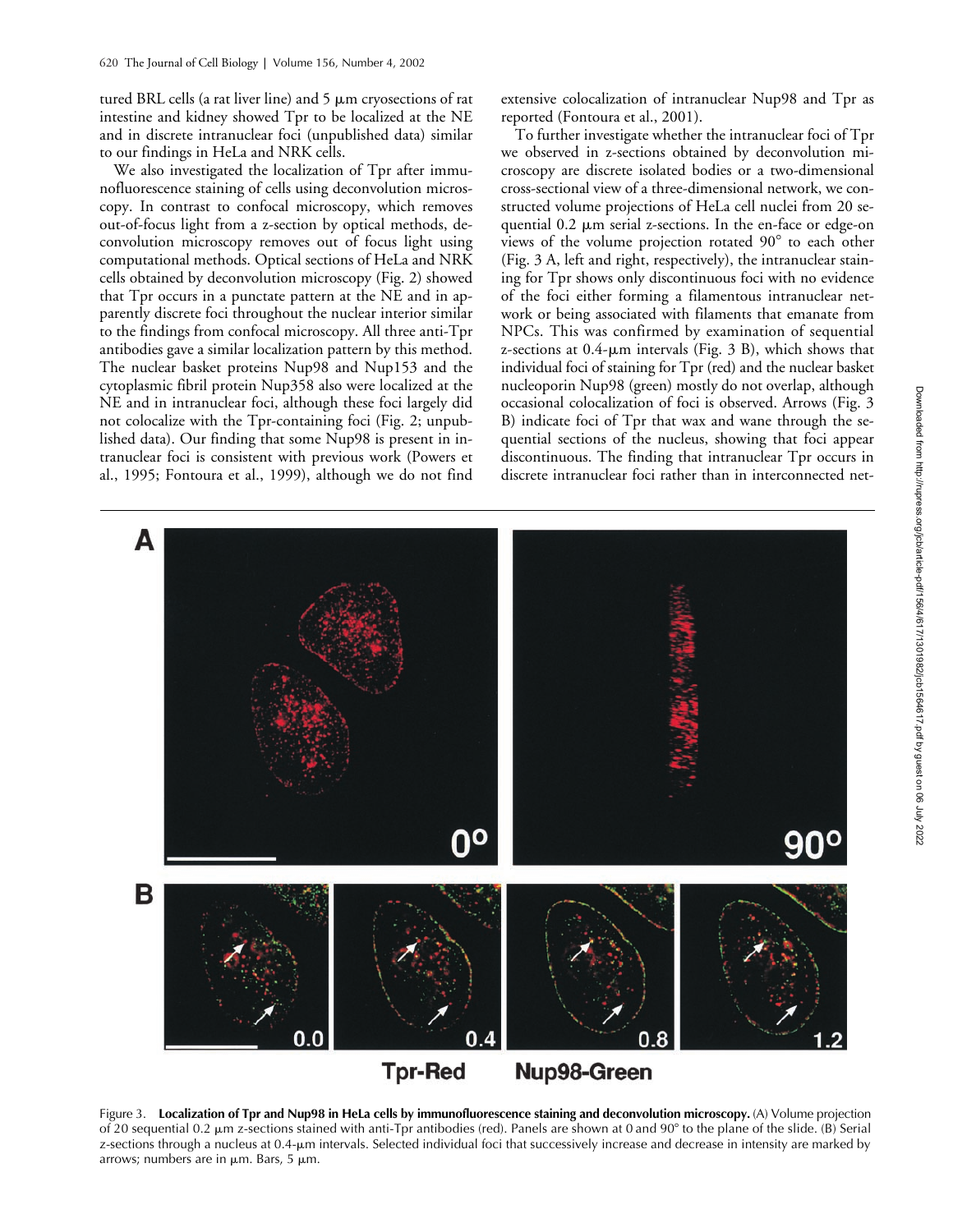

Figure 4. **Imaging of GFP-Tpr in HeLa cells.** Cells were examined 50 h after transfection using confocal (A) or deconvolution (B and C) techniques. (A) Cells were fixed and immunostained with anti-TprC (GFP fluorescence, left, green; anti-TprC, right, red). (B and C) Live cell imaging of GFP-Tpr. Different fields of cells are shown on the left and right. Single optical sections though the middle of the nucleus are shown in A and B; a projected stack of sections encompassing the entire depth of the nuclei is shown in C. See also videos 1 and 2 available at http://www.jcb.org/cgi/content/full/  $jcb.200106046/DC1.$  Bars, 5  $\mu$ m.

works was obtained with several fixation conditions in addition to the standard method used for the images shown (see Materials and methods), which yielded the lowest background. We note that there are differences in the intensities of Tpr and Nup98 in individual foci at the NE (Fig. 3 B). This may reflect different relative concentrations of Tpr and Nup98 in different NPCs.

### **Imaging of GFP-Tpr in living cells**

To verify that our localization of Tpr to discrete intranuclear foci rather than a filamentous network is not an artifact of fixation, we expressed a protein consisting of full-length Tpr tagged with GFP in HeLa cells for live cell imaging. Immunoblot analysis of the transfected cells detected a roughly 300 kD GFP fusion protein as expected (unpublished data). When the transfected cells were fixed and analyzed by immunolabeling and confocal microscopy, the GFP-Tpr (detected by GFP fluorescence) showed a very similar distribution to bulk Tpr (detected by anti-Tpr) in these cells whether low or moderate levels of GFP-Tpr were expressed (Fig. 4 A). Not only was GFP-Tpr efficiently targeted to the NE, but the GFP-Tpr remained stably associated with the NE upon extraction of unfixed cells with PBS containing 0.2% Triton X-100 (unpublished data), suggesting that its interactions with the NE are not grossly perturbed by the GFP tag. Consistent with the fixed cell immunolocalization, imaging of living transfected cells by deconvolution microscopy (Fig. 4, B and C) showed that the GFP-Tpr was localized to both the NE and discrete intranuclear foci and in a diffuse intranuclear pattern (Fig. 4, A and B). The presence of Tpr in foci distributed throughout the nuclear interior can be clearly appreciated in volume projections of stacks of sections (Fig. 4 C). As further evidence that the Tpr localization we obtain by antibody labeling and GFP imaging is very similar, we provide two videos depicting nuclei in which Tpr is localized by antibody staining of untransfected HeLa cells (video 1 available at http://www.jcb.org/cgi/ content/full/jcb.200106046/DC1) or by detection of GFP-Tpr in transfected HeLa cells (video 2 available at http:// www.jcb.org/cgi/content/full/jcb.200106046/DC1). Both sets of images were generated from a stack of deconvolved optical sections and show the three-dimensional Tpr distribution that can be appreciated by rotating the nucleus. In conclusion, live cell imaging of GFP-Tpr supports the results of antibody localization, showing that intranuclear Tpr is localized diffusely and in discrete foci and is not present in a filamentous intranuclear network.

# **Localization of Tpr to the nuclear basket of the NPC by immunogold EM**

To localize Tpr at high resolution by immunogold EM, we used two complementary techniques: preembedding labeling of cells or isolated nuclei that had been permeabilized to allow antibody access and labeling of ultrathin cryosections of intact cells or tissue in which the entire surface of the section is available for antibody detection. In preembedding analysis of isolated rat liver nuclei (Fig. 5 A) and HeLa cells (Fig. 5, B and C) with anti-Tpr antibodies, we found that strong labeling occurred at the nucleoplasmic side of the NPC as observed previously (Cordes et al., 1997). The labeling occurred within  $\sim$ 120 nm of the pore midplane (Fig. 5, A and C) consistent with a localization to the nuclear basket. It is noteworthy that the strong labeling at the NPC did not continue beyond  $\sim$ 120 nm. Thus, Tpr is unlikely to form filaments or cables that emanate from the nuclear basket into the nuclear interior. In addition to the gold labeling at the NE, single gold particles and small clusters of gold (Fig. 5, asterisks) are also scattered throughout the nucleus. We suggest that the intranuclear clusters of gold labeling reflect the intranuclear Tpr foci observed by light microscopy. In rare cases, clusters of gold particles are seen in the vicinity of an NPC (Fig. 5 A, top asterisk), presumably reflecting the coincidental occurrence of a cluster of intranuclear Tpr near an NPC. We obtained a very similar labeling pattern when we examined ultrathin cryosections of HeLa cells and rat liver by immunogold EM as illustrated by the rat liver samples shown in Fig. 5, D and E. Gold is concentrated at the nuclear surface of the NPC within  $\sim$ 120 nm of the pore midplane and is also found inside the nucleus in clusters and single particles.

A comparison of the distribution of Tpr, Nup153, and Nup98 in the NPC using preembedding immunogold EM of HeLa cells is shown in Fig. 6 where a gallery of high magnification views is presented (left). For all three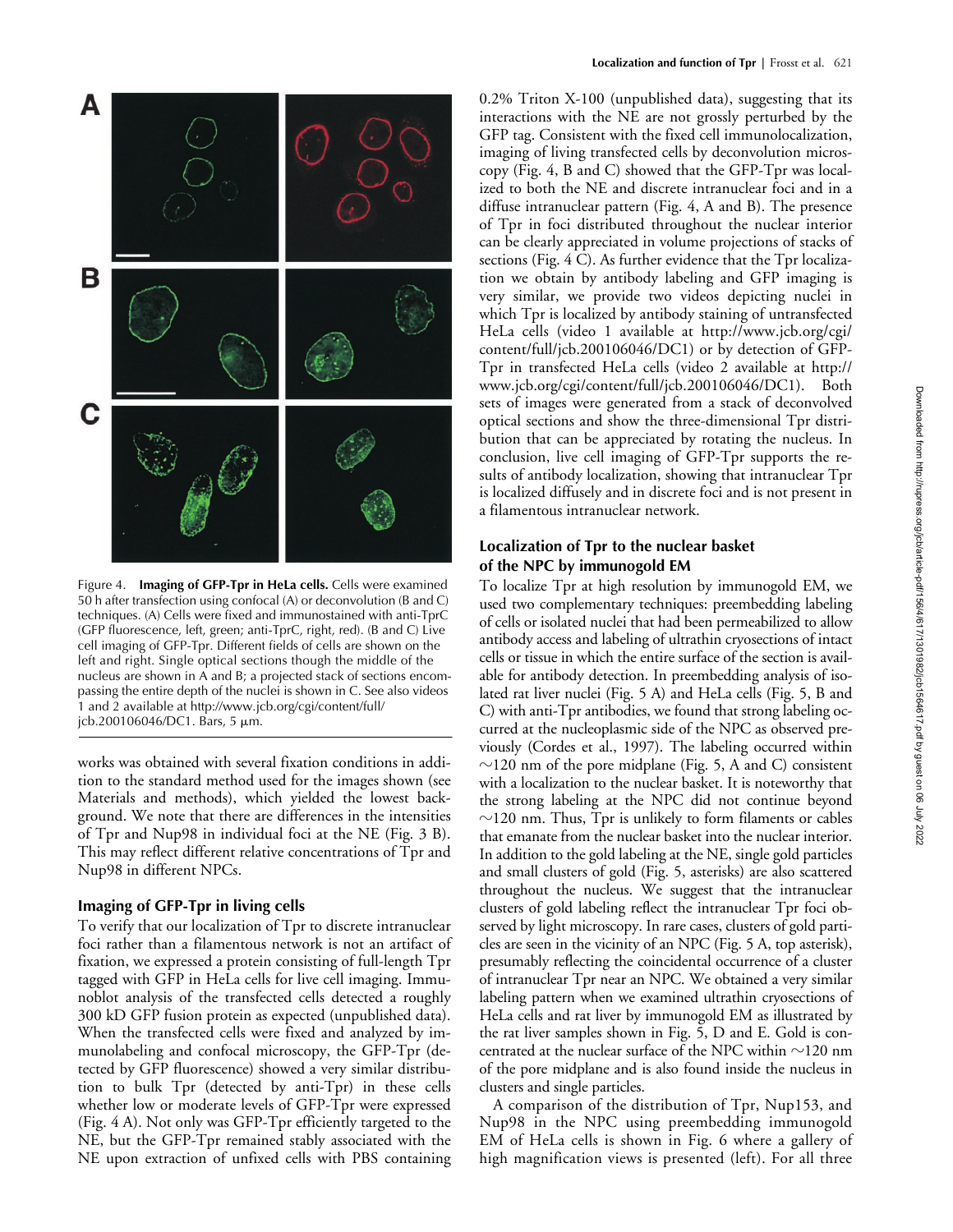

Figure 5. **Immuno-EM localization of Tpr in nuclei of cultured cells and liver.** NPCs are indicated by arrows; gold is seen at the nuclear face of NPCs and also either as single particles (arrowheads) or as clusters in the nuclear interior (asterisks). (A) Tpr was localized by preembedding labeling of rat liver nuclei permeabilized by freeze thawing. (B and C) Tpr was localized by preembedding labeling of HeLa cells, which were permeabilized by freeze thawing. 5-nm gold particles label TprM, and 10-nm gold particles label TprN. (D and E) Tpr was detected by immunogold labeling of ultrathin cryosections of rat liver. Darkly staining matter at the nuclear periphery is condensed chromatin. Bars, 200 nm.

proteins, the NPC-associated gold particles are broadly distributed throughout a zone that is within a  ${\sim}120$  nm radius of the eightfold symmetry axis of the NPC and within a  ${\sim}120$  nm span from the midplane of the NPC (Fig. 6, left). The distribution of gold particles with respect to the midplane of the NPC is quantified in the histograms shown in Fig. 6, A–E (right). The gold particles localizing TprN, TprM, TprC, Nup98, and Nup153 all have broad nucleoplasmic distributions from 20–120 nm of the NPC midplane.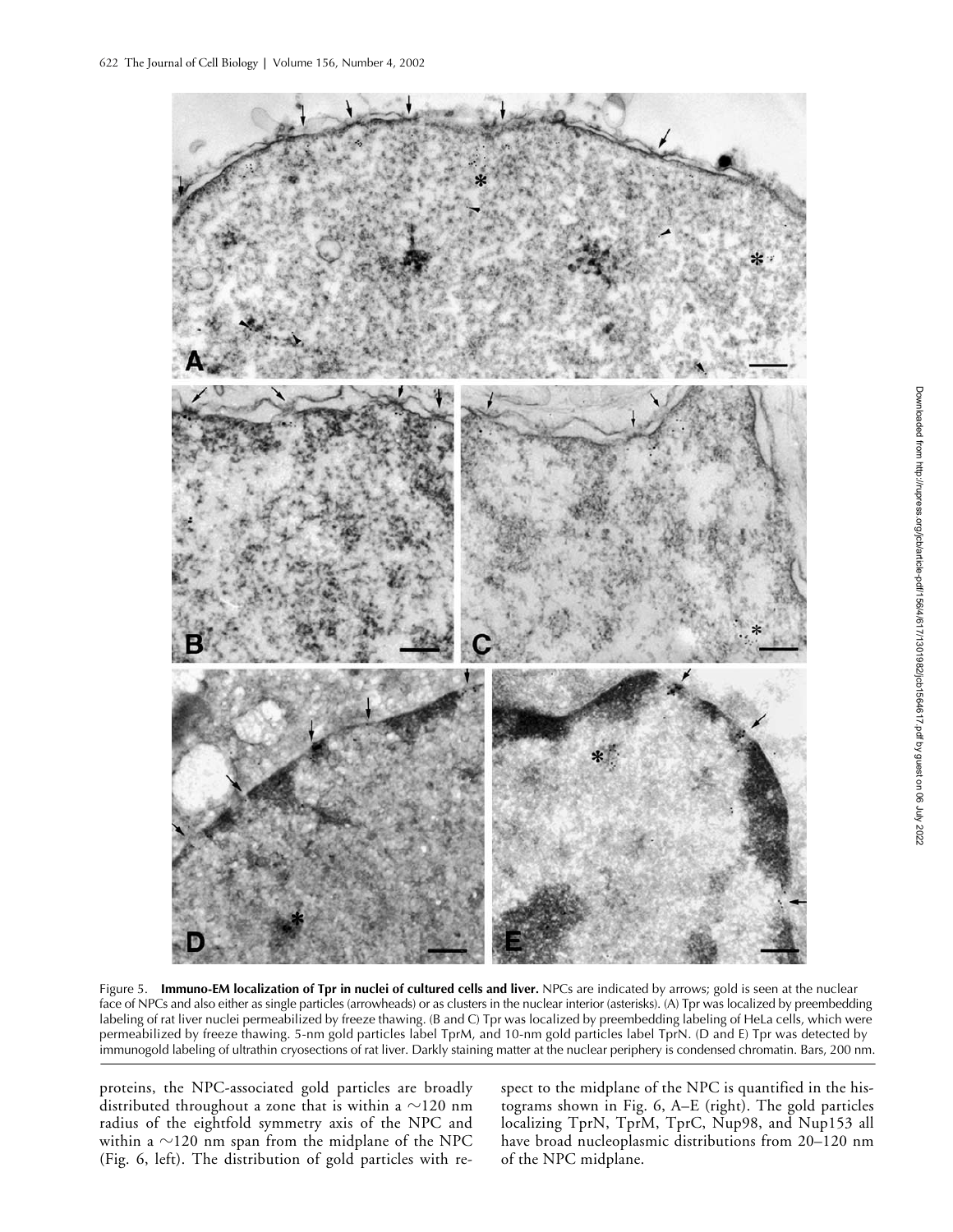

Figure 6. **Immunoelectron microscopic localization of Tpr at the NPC in HeLa cells.** Indirect immunogold labeling was performed for Tpr and the nuclear basket proteins Nup153 and Nup98 in HeLa cells using the preembedding technique. (Left) Gallery of NPCs (arrows) decorated with various antibodies as indicated. (Right) Quantification of gold particle distance from the NPC midplane. (A) anti-TprN,  $n = 124$  particles; (B) anti-TprM,  $n = 258$  particles; (C) anti-TprC,  $n = 105$  particles; (D) anti-TprN and Nup153  $n = 166$  particles for 153; and (E) anti-Nup98,  $n = 100$  particles. The average distance from the midplane of the NPC is indicated as mean. Bars, 50 nm.

Table I presents a comparison of the mean distances of gold particles representing Tpr, Nup98, and Nup153 from the midplane of the NPC obtained from analysis of HeLa cells and rat liver by preembedding and cryosectioning techniques. For each of the three antibodies to Tpr, the mean distance from the NPC midplane ranges from 54–77 nm. The mean distance for Nup153 ranges between 75–84 nm, which is further from the NPC midplane than obtained with a monoclonal anti-Nup153 antibody (35–45 nm) presumed to recognize a different epitope (Guan et al., 2000). The mean Nup98 distance is between 53–67 nm, which is also consistent with previously reported results (Radu et al., 1995). Since the distribution of Tpr is very similar to that of the well-recognized nuclear basket components Nup153 and Nup98, this strongly suggests that Tpr is an element of the nuclear basket. The broad distribution of gold particles labeling Tpr on the nucleoplasmic side of the NPC also is consistent with the known flexibility of the nuclear basket, which could result in a variable positioning of epitopes.

# **Depletion of Tpr from the NE by antibody injection into mitotic cells inhibits nuclear protein export but not import**

Until now, the function of Tpr in higher eukaryotes has been studied only by transfection and overexpression of full-length Tpr or fragments of Tpr in cultured cells (Cordes et al.,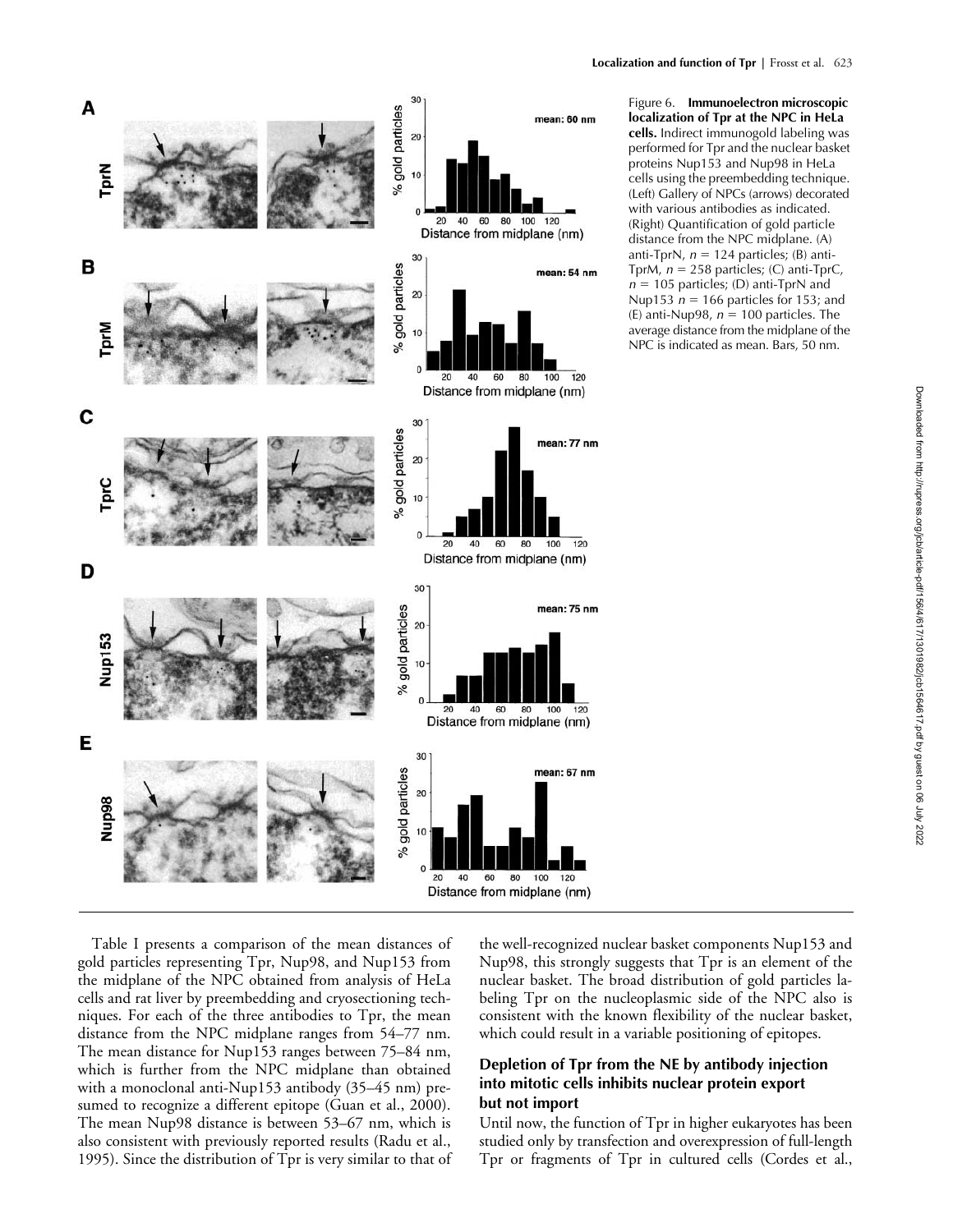|        | HeLa                                 |                       | Rat liver nuclei      | <b>Rat liver</b>      |
|--------|--------------------------------------|-----------------------|-----------------------|-----------------------|
|        | Preembedding                         | Cryosection           | Preembedding          | Cryosection           |
|        | nm                                   |                       |                       |                       |
| TprN   | $60 \pm 21$ (n = 124) <sup>a,b</sup> | $64 \pm 29$ (n = 152) | $67 \pm 24$ (n = 195) | $67 \pm 28$ (n = 219) |
| TprM   | $54 \pm 21$ (n = 258)                | ND.                   | ND.                   | ND.                   |
| TprC   | $77 \pm 18$ (n = 105)                | $73 \pm 29$ (n = 160) | $68 \pm 28$ (n = 160) | $64 \pm 30$ (n = 96)  |
| Nup153 | $75 \pm 21$ (n = 166)                | $82 \pm 41$ (n = 218) | ND.                   | $84 \pm 42$ (n = 189) |
| Nup98  | $67 \pm 31$ (n = 100)                | $66 \pm 41$ (n = 157) | <b>ND</b>             | $53 \pm 24$ (n = 138) |

ND, not determined.

<sup>a</sup>Quantification of gold via immunogold EM.

<sup>b</sup>Numbers in brackets represent the total number of gold particles counted.

1998). However, these studies cannot distinguish whether Tpr overexpression has a direct or indirect effect on nuclear transport, since the phenotypes are determined after the accumulation of overexpressed protein over a 24–48-h period. To more directly examine the role of Tpr in nuclear transport, we used our anti-Tpr antibodies as inhibitory reagents in cell microinjection experiments. This approach has the advantage of being able to examine transport at relatively short time points postinjection. We first investigated whether we could deplete Tpr from the NPC by injecting antibodies into mitotic cells when the NPC is reversibly disassembled.

Mitotic NRK cells (typically in metaphase) were microinjected with a cocktail containing either antibodies against TprN, TprM, or TprC or control IgG and a marker for injection (Alexa fluor 488–conjugated BSA or Alexa fluor 594–conjugated BSA). Injected cells then were incubated at  $37^{\circ}$ C for up to 4 h during which time they completed mitosis. When the cells were fixed at 4 h and examined by immunofluorescence microscopy, pairs of daughter cells resulting from a single cell that had been injected with anti-Tpr antibodies in the preceding mitosis showed a dramatically reduced level of Tpr compared with that in the adjacent noninjected cells. In contrast, cells injected with control IgG showed Tpr staining similar to that in noninjected cells (Fig. 7). Efficient depletion of Tpr was obtained by injection of either anti-TprN, anti-TprM, or anti-TprC antibodies (Fig. 7; unpublished data). At 1–2 h after antibody injection, Tpr was observed in large aggregates in the nucleus and cytoplasm in most cells (unpublished data), suggesting that the antibody induces the formation of Tpr aggregates, and the aggregated Tpr is subsequently degraded. Sometimes these aggregates persisted at 4 h as seen in the pair of anti-TprC– injected cells in Fig. 7.

When we examined the nuclear basket components Nup153 and Nup98, we found that their staining pattern in cells injected with anti-Tpr antibodies was similar to that in noninjected cells (Fig. 7). Furthermore, immunofluorescence labeling of cells with the monoclonal antibody RL1, which recognizes multiple FG repeat nucleoporins, was indistinguishable in control versus anti-Tpr–injected cells (unpublished data). Taken together, this suggests that other proteins of the NPC, including nuclear basket components, can assemble in the NE at the end of mitosis in the absence of Tpr.

We used this mitotic cell microinjection approach to generate interphase daughter cells with NPCs depleted of Tpr

to study the potential role of Tpr in nuclear transport processes. To examine nuclear import, mitotic cells were initially injected with anti-TprN. After 4 h, the resultant daughter cells were then cytoplasmically injected with a fluorescently labeled import cargo containing a basic amino acid–rich NLS (GST-NLS). The level of nuclear import was determined 5 and 30 min after cytoplasmic injection of import cargo. Transport in individual cells was classified by visual inspection of fluorescent images and fell into one of three categories: nuclear fluorescence of import cargo was either greater than the cytoplasmic fluorescence  $(N > C)$ , equal to the cytoplasmic fluorescence  $(N = C)$ , or less than the cytoplasmic fluorescence ( $N < C$ ). At 5 and 30 min after cargo injection, nuclear import in the population of cells that had been mitotically injected with anti-Tpr was not significantly different from import in those cells mitotically injected with control IgG (Fig. 8 and Fig. 9 A), suggesting that Tpr is not essential for this nuclear import pathway.

To examine nuclear protein export, fluorescently labeled export cargo bearing a leucine-rich export signal (GST-NES) was injected into the nucleus of interphase cells that had been injected with anti-Tpr or with control IgG during the preceding mitosis. Export was evaluated at 30 and 60 min after nuclear injection of export cargo. At 30 min after cargo injection, substantial export of the cargo had occurred in most cells that had been injected with control IgG, whereas in cells injected with anti-Tpr antibodies export was significantly impaired (Fig. 8 and Fig. 9 B). The level of export in cells injected with control IgG at mitosis was unchanged at 60 min compared with 30 min. At 60 min in the anti-Tpr–injected cells, the level of export was greater than at 30 min but still had not reached the level of export seen in control cells in only 30 min (Fig. 8 and Fig. 9 B). This indicates that the depletion of Tpr achieved with this approach results in a kinetic impairment of protein export rather than an absolute block.

### **Microinjection of anti-Tpr antibodies into interphase cells results in the disruption of protein export but not import**

As a second approach to address the role of Tpr in nuclear protein transport, we microinjected anti-Tpr antibodies into the nucleus of interphase NRK cells and examined nuclear import and export at short times thereafter. We determined by immunofluorescence staining that there was no apparent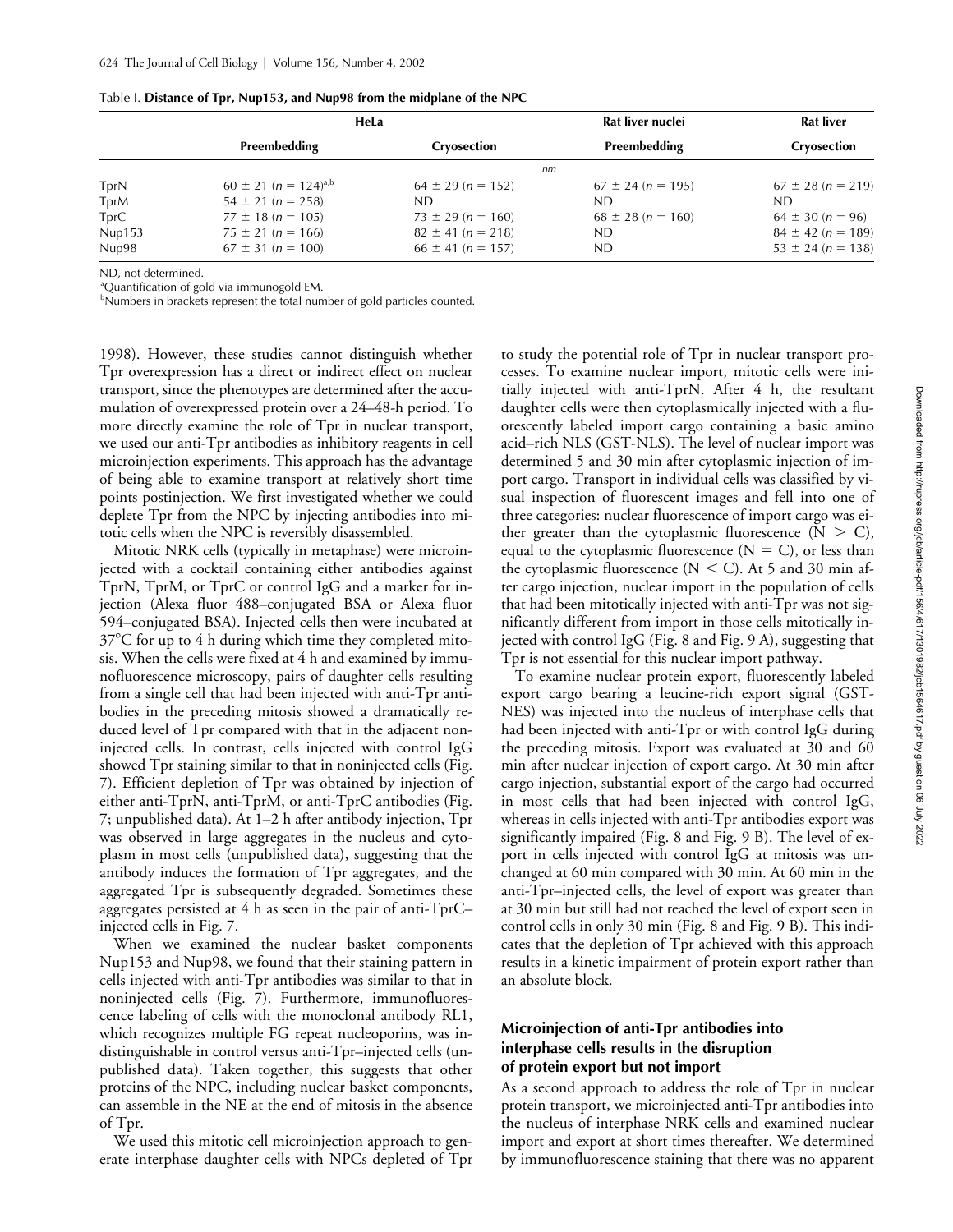

Figure 7. **Immunofluorescent localization of nucleoporins 4 h after microinjection of anti-TprN, anti-TprC, or control rabbit IgG into NRK cells at mitosis.** The injection marker (Alexa fluor 488– conjugated BSA) and rhodamine-coupled secondary antibodies specific to the species in which the injected antibody was raised, which recognize the injected antibodies, identify injected cells (arrows), and are imaged on the right. The labels on the right designate the injected antibody, and the labels on the left indicate which nucleoporin was stained for, using antibodies raised in a different host species and directed against a different segment of Tpr than the injected antibody. The immunodetected nucleoporins are shown on the left. (Guinea pig anti-TprN antibodies and rabbit anti-Nup98 or Nup153 were used for detection, and the complementary species of antibody was used for injection.) Images were acquired by confocal microscopy. Bars, 5  $\mu$ m.

loss of Tpr from the NE within the time course of these experiments after the nuclear microinjection of antibodies (unpublished data).

To examine protein import, anti-Tpr antibodies (anti-TprN, anti-TprM, or anti-TprC), or control IgG were microinjected into NRK cell nuclei, and import cargo (GST-NLS) was separately microinjected into the cytoplasm at 20–30 min after the initial antibody injection. The GST-NLS import cargo was detected 30 min after its injection by using immunofluorescence microscopy with an antibody to GST. Injected cells were scored for import as above ( $N > C$ ,  $N = C$ , or  $N < C$ ). We did not observe any significant effect on protein import in cells that had been microinjected with the various anti-Tpr or control (IgG) antibodies (Fig. 10 A).

To examine nuclear protein export, anti-Tpr antibodies or control antibodies were mixed with export cargo (GST-NES), and the cocktail was injected into the nucleus of NRK cells. The level of nuclear export was scored after 30 min as noted above. We observed strong inhibition of export with all three antibodies to Tpr (Fig. 10 B). The distribution of cells among the three nuclear transport categories indicates that there were differences in the relative inhibitory efficacy of different anti-Tpr antibodies with anti-Tpr M having the strongest inhibitory effect and anti-TprC having the weakest effect. However, these differences may reflect the heterogeneity of the different antibody populations (i.e., a variable subpopulation of each antibody may be effective at inhibition). These results are in complete agreement with our microinjection studies in which Tpr was depleted by anti-Tpr injection of mitotic cells. Together, the results strongly suggest a direct role for Tpr in the nuclear export of cargo bearing leucine-rich NES sequences.

# **Discussion**

# **Localization of Tpr in the nucleus**

Previous reports have localized Tpr to the nucleoplasmic side of the NPC (Cordes et al., 1997; Bangs et al., 1998). In addition, Tpr has been proposed to be a scaffolding component of the nucleus, forming long filaments (Cordes et al., 1997) or cables (Fontoura et al., 2001) that extend from the NPC into the nuclear interior or forming an extensive interchromosomal network of filaments (Zimowska et al., 1997). Because of interpretive concerns with the previous studies (see below), we have performed a thorough immunolocalization analysis of endogenous Tpr by light microscopy and EM using polyclonal antibodies directed against three wellspaced 150–250 residue fragments of the protein. We also have imaged GFP-tagged Tpr in living cells.

We obtained a consistent picture of the localization of Tpr in the nucleus with all of our different localization approaches. By EM immunolocalization, we found that Tpr is concentrated at the nuclear basket of the NPC within  ${\sim}$ 120 nm of the pore midplane similar to the localization of the nuclear basket proteins Nup98 and Nup153. However, we found no evidence for Tpr in filamentous structures that emanate from the NPC into the nuclear interior. To the contrary, we observed that the zone of Tpr concentration at the nuclear side of the NPC abruptly ends outside the con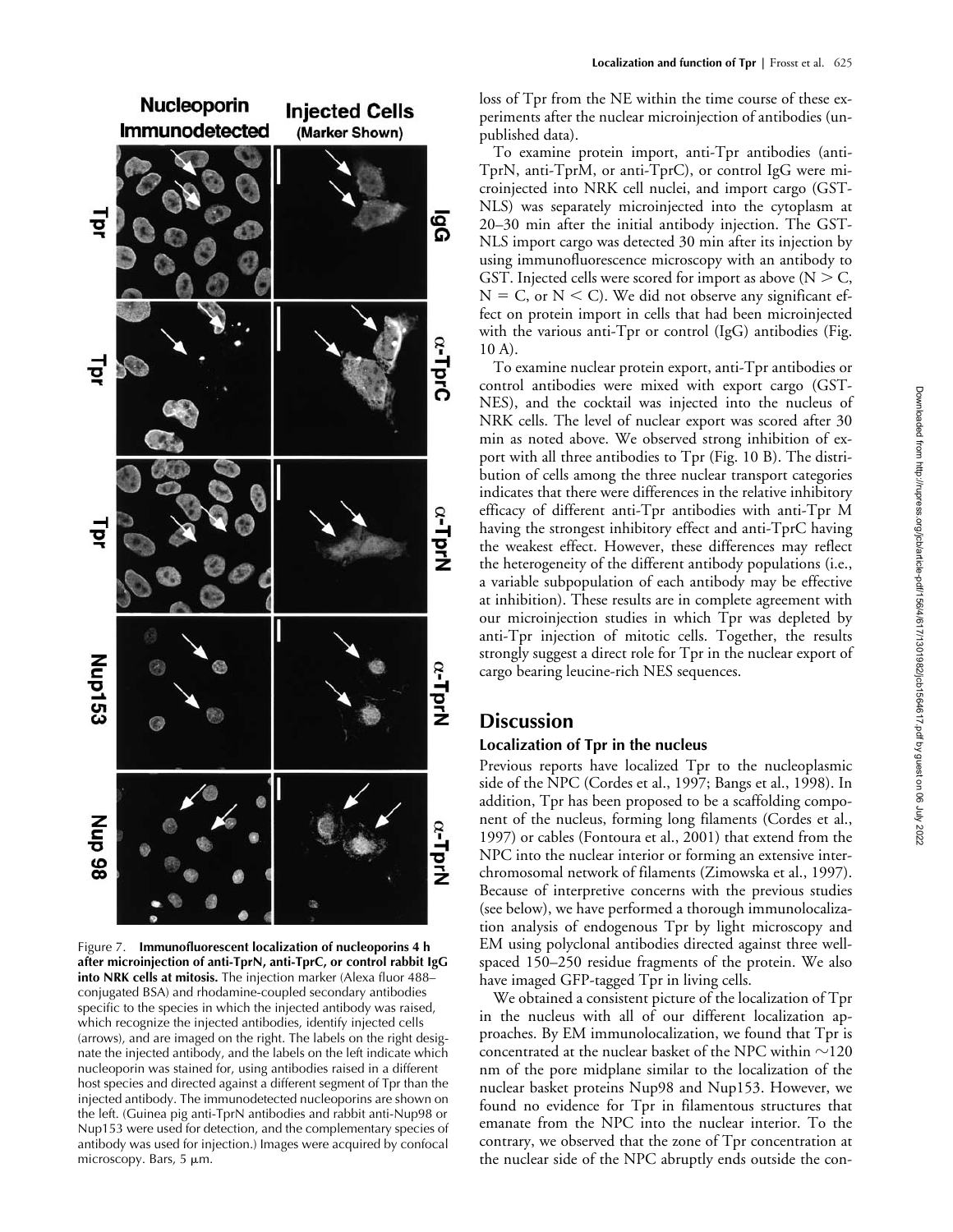Figure 8. **Analysis of nuclear import and export in NRK cells injected with control IgG or depleted of Tpr by mitotic microinjection of anti-TprN.** (A) Nuclear import of GST-NLS cargo (as described in Materials and methods) 5 and 30 min after cargo injection. The localization of the injection marker (Alexa fluor 488–conjugated BSA) and cargo (NLS) are indicated. (B) Nuclear export of GST-NES at 30 min (for IgG and Tpr) and 60 min (for Tpr only) after cargo injection. Images representative of the three classifications for transport signal are shown: NLS, shows  $N > C$  $(A, top)$ ; NES, shows  $C > N$  (B, middle); and NES, shows  $N = C$  (B, bottom). Texas red–conjugated BSA was the mitotic cell injection marker used in the 30-min time point for the anti-Tpr injections, and Alexa fluor 488–conjugated BSA was the injection marker used in the 30-min time point for the control IgG injection and the 60-min time point for the anti-Tpr injection. After mitosis, Texas red–conjugated BSA was observed to distribute between the cytoplasm and the nucleus, whereas Alexa fluor– conjugated BSA was observed to segregate to the nucleus. Bars,  $5 \mu m$ .



fines of the nuclear basket as is the case for other nuclear basket proteins. By all the light microscope localization methods we used, we observed that Tpr is present throughout the nuclear interior and at the NPC. However, the intranuclear Tpr is present in a diffuse localization and discrete foci that are not connected with the NPC and not part of a continuous intranuclear network. We observed that the well-characterized nucleoporins Nup98, Nup153, and Nup358 also are present in discrete intranuclear foci. Thus, the intranuclear localization pattern seen for Tpr is no different from that observed for several other NPC proteins. In conclusion, our results demonstrate that Tpr is a component of the nuclear basket of the NPC and argue that Tpr is not part of filamentous structures that extend into the nuclear interior.

Since the presence of Tpr in intranuclear filaments that emanate from the NPC is widely accepted in the literature (Stoffler et al., 1999; Allen et al., 2000; Ryan and Wente, 2000), it is important to evaluate the discrepancy between our conclusions and those of previous studies. A general concern is that most of the previous localization studies of Tpr have relied on antipeptide or monoclonal antibodies (Cordes et al., 1997; Zimowska et al., 1997; Strambio-de-Castillia et al., 1999; Fontoura et al., 2001), which have much greater potential for cross-reaction (Lane and Koprowski, 1982) or limited epitope accessibility than the antibodies that we generated. Moreover, most previous studies have not simultaneously examined the localization of other nucleoporins in the same sample preparations. This substantially weakens conclusions about a particular localization being specific to Tpr, since it lacks the frame of reference of how other nucleoporins appear under the condi-

tions used. Cordes et al. (1997) used immuno-EM of mammalian tissues and cultured cells to suggest that Tpr is localized to filaments that extend up to 350 nm from the nuclear side of the NPC. However, in these specimens nuclear ultrastructure is poorly preserved, since NEs are swollen and chromatin is detached from the NE, so it is plausible that the fragile nuclear basket is similarly distorted and distended in these preparations. These authors also found that an anti-Tpr antibody labels long filamentous structures extending from the NPC in isolated NEs of *Xenopus* oocytes, but a previous study also found the nuclear basket protein Nup153 in similar filaments (Cordes et al., 1993). Since Nup153 is restricted to the nuclear basket in somatic cells (Pante et al., 1994), this raises the question of whether structures found associated with isolated NEs of oocytes are representative of the somatic cell NE.

In other work, Zimowska et al. (1997) used immunogold EM to examine Tpr in *Drosophila* salivary gland cells and observed concentrated clusters of gold particles outside the chromosomal boundaries. These clusters were suggested to comprise filamentous Tpr (Zimowska et al., 1997). However, whether the Tpr in these interchromosomal spaces is present in filaments or whether it simply represents unassembled intranuclear protein present at a relatively high concentration was not established. An immunogold EM analysis of yeast Mlp1p and Mlp2p showed that they are concentrated at the NE within 120 nm of the pore midplane and are scattered at a lower density throughout the nuclear interior (Strambio-de-Castillia et al., 1999). Although the authors proposed that Mlp1p and Mlp2p form filamentous intranuclear structures that emanate from the NPC, the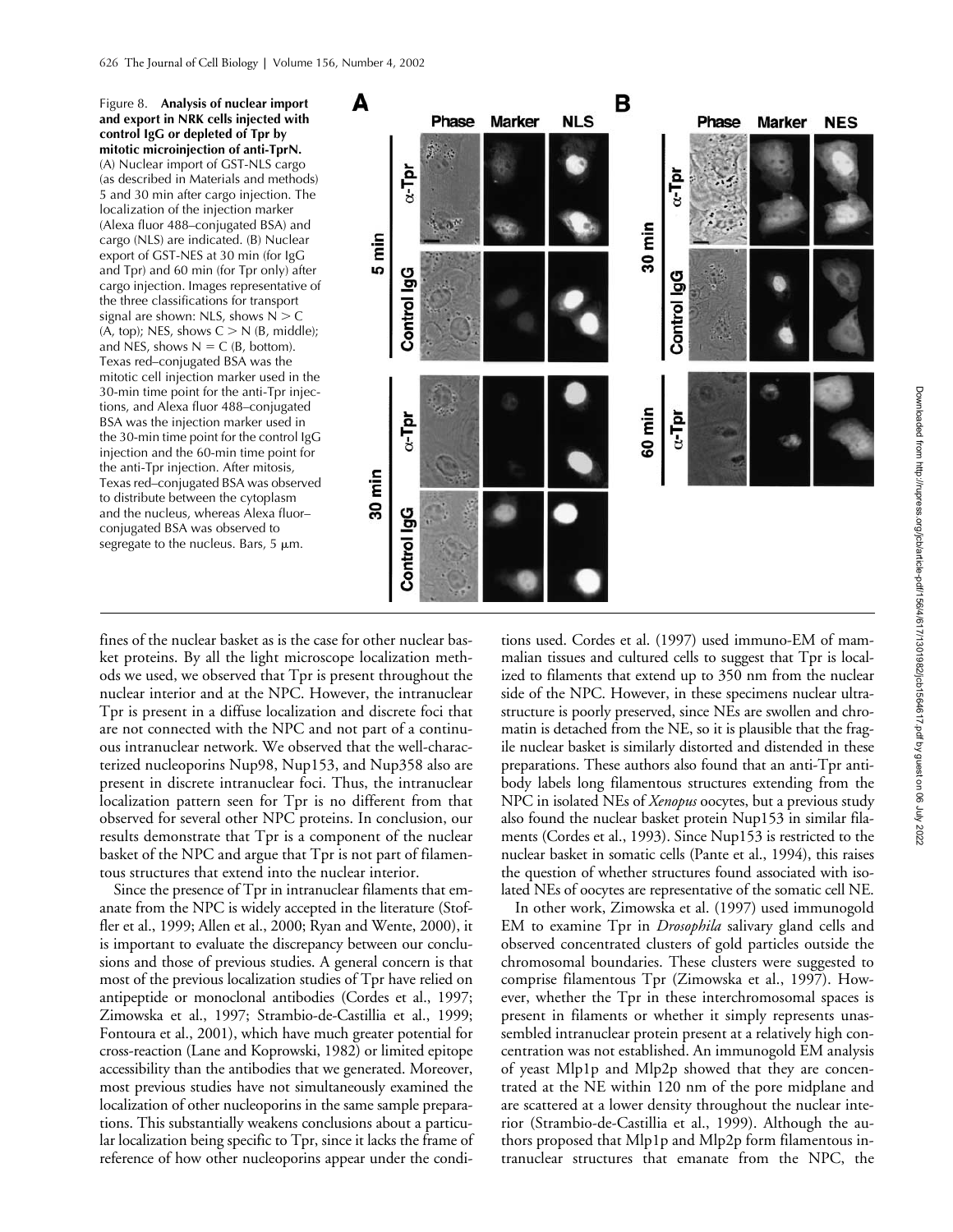

Figure 9. **Analysis of nuclear import and export in interphase NRK cells microinjected with control antibodies or depleted of Tpr by mitotic microinjection of anti-TprN antibodies.** Cells subsequently injected with a fluorescently labeled cargo were fixed at the times indicated and examined by immunofluorescence microscopy. Cells were classified as having nuclear fluorescence greater than  $(N > C)$ , equal to  $(N = C)$ , or less than  $(N < C)$  cytoplasmic fluorescence.  $(A)$ Transport of a basic-type NLS import cargo (GST-NLS) examined at 5 and 30 min after cargo injection. (B) Transport of a leucine-rich NES cargo (GST-NES) at 30 and 60 min after cargo injection in cells injected at mitosis with anti-Tpr antibodies and at 30 min after cargo injection in cells injected at mitosis with control IgG. Between 30 and 50 cells were analyzed for each time point.

distribution of intranuclear Mlp1p and Mlp2p is consistent with the possibility that these proteins occur diffusely or in discrete intranuclear foci rather than in filaments as we have found for mammalian Tpr.

Immunofluorescence microscopy in cultured *Xenopus* cells by Shah et al. (1998) suggested that a COOH-terminal epitope of Tpr was further from the nuclear side of the NE than was an  $NH_2$ -terminal epitope of Nup153. This observation was taken to support the model that Tpr comprises NPCassociated filaments. However, since labeling was not performed with antibodies against different Nup153 regions no conclusions can be made on the relative dispositions of Tpr and Nup153 as a whole with respect to the NPC midplane, since the proteins may be in an elongated conformation.

The proposal that Tpr is present in intranuclear filaments has been influenced by the results of scanning EM studies, which have suggested the existence of filamentous structures that underlie the NE or that seem to extend into the nucleus from NPCs (Goldberg and Allen, 1993; Ris and Malecki, 1993; Ris, 1997). The long predicted coiled-coil segment of Tpr and Tpr's localization inside the nucleus make it a tempting candidate to be present in these proposed structures. However, neither Tpr nor any other protein has been



Figure 10. **Analysis of nuclear import and export in interphase cells injected with anti-Tpr or with control IgG antibodies.** Cells were fixed, imaged, and scored for transport as in the legend to Fig. 9. (A) Anti-TprN, anti-TprM, anti-TprC, or control IgG was injected into the nuclei of NRK cells, and after 20–30 min cells were cytoplasmically injected with a basic-type NLS import cargo (GST-NLS). (B) Anti-TprN, anti-TprM, anti-TprC, or control IgG were coinjected into the nuclei of NRK cells with a leucine-rich NES cargo (GST-NES). Between 30 and 50 cells were analyzed for each time point.

identified in these structures by immunolabeling. Moreover, concerns have been raised that many apparent intranuclear filaments may be artifacts of sample preparation (Cook, 1988; Pederson, 2000).

We found that the intranuclear foci of Tpr do not colocalize with foci of other nucleoporins that we have examined, suggesting that they are not part of hypothetical preassembled nuclear basket elements. Nonetheless it is possible that the foci represent nucleoporins synthesized in excess and stockpiled inside the nucleus, awaiting the assembly of new NPCs. In this case, NPC assembly could be regulated by the expression of a small number of limiting (or nucleating) nucleoporins. Alternatively, the foci may represent nucleoporins that dock to and are released from the NPC as part of a transport cycle. Some experiments have suggested that certain nucleoporins can shuttle between the nucleus and the cytoplasm (Boer et al., 1997; Nakielny et al., 1999). However, whether this shuttling occurs on the time scale of nuclear transport is not known.

### **Functional analysis of Tpr**

Our anti-Tpr antibody microinjection experiments provide direct evidence for a role of Tpr in nuclear protein export. In these studies, we used two complementary strategies. First, we depleted Tpr from the nucleus by microinjection of anti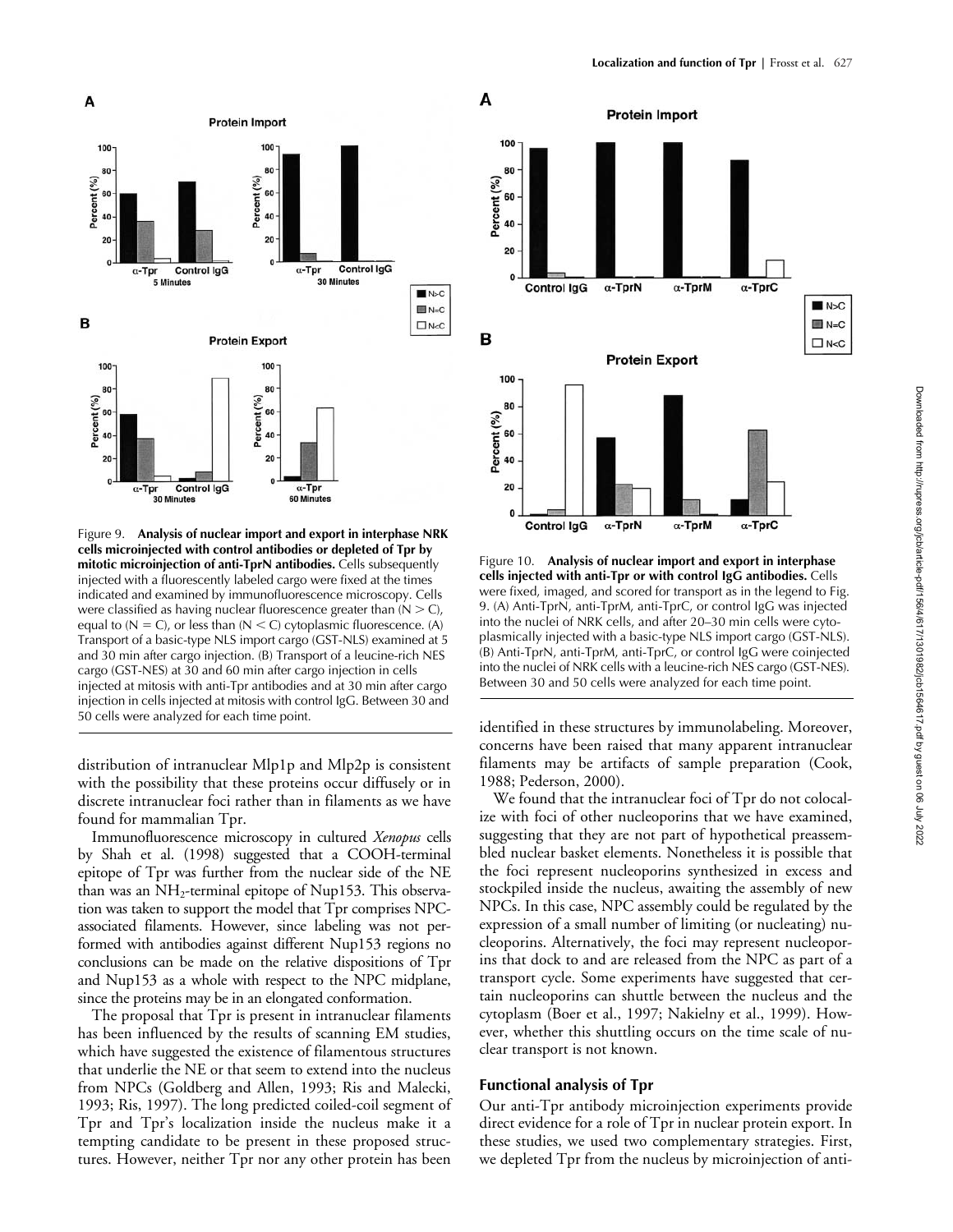bodies against Tpr into mitotic cells and assessed the transport competence of the resulting interphase daughter cells. In a complementary approach, we microinjected anti-Tpr antibodies into the nuclei of interphase cells. Both techniques yielded the same result: nuclear import of a cargo containing a basic amino acid–rich NLS proceeded normally, but the rate of nuclear export of a cargo containing a leucine-rich NES was strongly diminished.

The NPC does not appear to be disrupted dramatically when Tpr is depleted by antibody injection into mitotic cells, since the nuclear basket proteins Nup153 and Nup98 and the RL1 antigens showed apparently normal NPC staining, and the cells retained a normal level of nuclear protein import. The ability of NPCs to assemble in the absence of Tpr is consistent with localization studies, which show that Tpr assembles into the NPC later than most nucleoporins at the end of mitosis. (Bodoor et al., 1999; Haraguchi et al., 2000). Together, these results suggest that Tpr is not the backbone of the nuclear basket onto which Nup98 and Nup153 assemble.

Our mitotic cell microinjection analysis cannot exclude the possibility that inhibition of export is due to loss of a hypothetical NPC protein whose assembly into the NPC depends on the presence of Tpr. By contrast, the interphase cell injection experiments do not suffer from this problem, since Tpr remains assembled in the NPC throughout the experiment. In the latter case, the finding that antibodies to three different regions of Tpr inhibited nuclear export but did not affect nuclear import argues that the antibodies are not simply occluding the NPC. Since all phenotypes were scored at relatively short times after antibody injection, we believe that our microinjection approach effectively minimized the interpretive problems associated with previous functional studies, all of which used overexpression of Tpr or fragments thereof (Bangs et al., 1998; Cordes et al., 1998), and involved long time courses such that the observations could reflect indirect effects (as described in Introduction). Considered together, our data strongly argue that Tpr has a direct role in nuclear protein export.

Since Crm1 is the transport receptor for leucine-rich NES cargo used in our injection studies, our results raise the possibility that Tpr may function as an NPC binding site for Crm1 export complexes. In both of our microinjection approaches, we observed a strong decrease in the rate of protein export but not a total block. This may reflect incomplete depletion of Tpr or incomplete obstruction of Tpr with the antibodies. Alternatively, other functionally redundant nucleoporins may compensate for the absence of Tpr. Candidates include the nuclear basket proteins Nup153 and Nup50 both of which bind to Crm1 in a Ran-dependent manner (Nakielny et al., 1999; Guan et al., 2000). It should be noted that Tpr has been observed to coimmunoprecipitate with the import receptor importin β in *Xenopus* oocyte extracts (Shah et al., 1998), and it remains possible that Tpr has a role in some aspect of nuclear import that is not detected by our antibody injection experiments. Our finding that Tpr is a bona fide nucleoporin rather than an NPC-attached intranuclear scaffolding protein provides a new conceptual framework for the analysis of these and other questions.

# **Materials and methods**

### **Cell culture**

Adherent cells (HeLa, normal rat kidney, and Buffalo rat liver [BRL]) were grown in DME, and suspension HeLa cells were grown in S-MEM; both contained 10% FBS and 100 U/ml penicillin and streptomycin.

### **SDS-PAGE and immunoblotting**

Suspension HeLa cells were pelleted at 250 g, resuspended in PBS with protease inhibitors (1 µg/ml aprotinin, pepstatin, leupeptin, AEBSF, E-64, and Bestatin) (Roche Biochemicals), mixed with an equal volume of boiling SDS sample buffer, and incubated at 100°C for 5 min. Protein separation by SDS-PAGE, electrophoretic transfer onto nitrocellulose, and immunoblotting were by standard methods. The Super Signal system (Pierce Chemical Co.) was used for visualization of proteins.

### **Antibodies**

Antibodies were generated against GST fusions to three fragments of human Tpr: residues 1–150 (Tpr N), 500–750 (Tpr M), and 2,095–2,348 (Tpr C). Rabbits and guinea pigs were immunized with the purified fusion proteins, and antibodies were affinity purified as described (Melchior et al., 1995) on a matrix of the purified GST fusion proteins coupled to CNBractivated Sepharose (Amersham Pharmacia Biotech) at 0.5–1.0 mg/ml. Anti-Tpr antibodies used for interphase cell microinjection experiments were further purified on Trisacryl protein A beads (Pierce Chemical Co.) according to the manufacturer's instructions. For those experiments in which multiple anti-Tpr antibodies were used, all antibodies yielded very similar results. Control rabbit IgG was from Sigma-Aldrich. Antibodies to Nup98 were generated against a 6His-tagged fragment of Nup98 (residues 515–937) and affinity purified. Antibodies against Nup153 (provided by Brian Burke [The Scripps Research Institute, La Jolla, CA] and Iris Ben-Efraim [University of Florida, Gainesville, FL]), lamin A/C, and Nup358 were described in Pante et al. (1994), Schirmer et al. (2001), and Delphin et al. (1997), respectively.

### **Immunofluorescence microscopy**

Cells were grown to  $\sim$ 70% confluency. For standard fixation and permeabilization conditions, cells were fixed in 4% formaldehyde in PBS for 4 min at room temperature, washed with PBS, and permeabilized with 0.2% Triton X-100 in PBS for 4 min. Other conditions tested were fixation of cells with freshly prepared 4% formaldehyde or 4% formaldehyde plus 0.2% glutaraldehyde for 4–20 min followed by permeabilization in 0.2% Triton X-100 for  $4-10$  min. Alternatively, cells were treated with  $-20^{\circ}$ C methanol for 5 min and  $-20^{\circ}$ C acetone for 5 min, or cells were fixed in 0.2% formaldehyde for 30 min and treated with  $-20^{\circ}$ C acetone for 3 min (Fontoura et al., 1999). These alternate methods resulted in higher background but gave similar results as the standard conditions. After fixation and permeabilization, cells were blocked with 3% BSA, incubated with primary antibodies (0.5  $\mu$ g/ml) in PBS for 1 h at room temperature, washed with PBS, and incubated for 1 h with Cy5-conjugated goat anti–rabbit or goat anti–guinea pig IgG (1:200; Jackson ImmunoResearch Laboratories) or with FITC-conjugated goat anti–rabbit or goat anti–guinea pig IgG (1:200; Jackson ImmunoResearch Laboratories). The monoclonal antibody RL1 was detected with FITC-conjugated donkey anti–mouse IgM (Jackson ImmunoResearch Laboratories). The specimens were mounted in Slowfade Light mounting medium (Molecular Probes, Inc.) or in Fluoromount G (Electron Microscopy Sciences) and examined with a laser-scanning confocal microscope (model MRC-1024; Bio-Rad Laboratories) or by deconvolution microscopy using a DeltaVision optical sectioning microscope (Model 283; Applied Precision, Inc.). Images were prepared for figures using Canvas 6.0 and Adobe Photoshop® 5.2.

### **Analysis of GFP-tagged Tpr**

The mammalian expression vector containing GFP fused to the COOH terminus of full-length Tpr was generated using pEGFPN1 (CLONTECH Laboratories). Cloning was performed in Stbl2 bacteria (Invitrogen) to prevent recombination events. pGFP-Tpr was transfected into HeLa cells using Fugene 6 (Roche), and live cells were imaged after 48–60 h.

### **Cell microinjection**

For microinjection, cells were grown on glass coverslips 12–24 h before the procedure. Injection cocktails were prepared by combining a single antibody and an injection marker (Alexa fluor 488–conjugated BSA or Alexa fluor 594–conjugated BSA) (Molecular Probes) with or without export cargo (GST-NES) in a 0.5 ml Ultrafree concentrator (Millipore) and adding PBS to a final volume of 0.5 ml. The sample was concentrated 10-fold and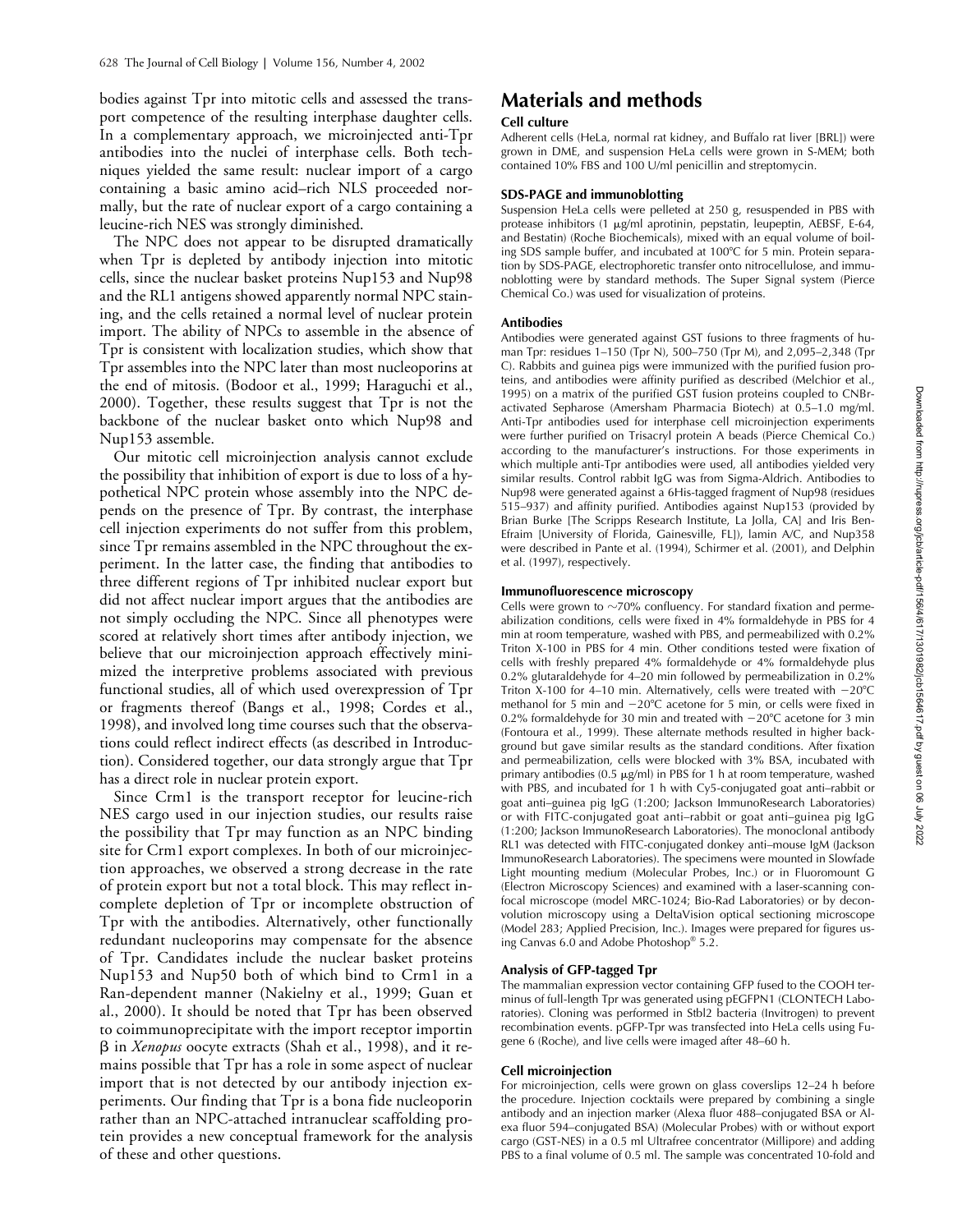centrifuged at 13,000 *g* for 20 min. Antibodies were injected into mitotic cells at a concentration of 5 mg/ml and into interphase cells at 2 mg/ml. Microinjection experiments used exponentially growing cultures, and metaphase cells were selected by their appearance in phase–contrast microscopy. Cells injected at mitosis were allowed to recover at 37°C for 4 h, and those identified by the fluorescence of the injected marker were microinjected again with either export cargo (a GST fusion to the PKI NES; GST-NES) into the nucleus or with import cargo (a GST fusion to the SV40 T-antigen NLS; GST-NLS) into the cytoplasm. After either 5, 30, or 60 min, cells were fixed in 4% formaldehyde for 5 min and permeabilized with 0.2% Triton X-100 for 4 min at room temperature. Cargo was visualized using a polyclonal goat anti-GST antibody (Amersham Pharmacia Biotech), and an appropriate secondary antibody and cells were examined by fluorescence microscopy. Cells receiving nuclear antibody microinjections at interphase were either coinjected with GST-NES or subsequently cytoplasmically injected 20–30 min after antibody injection with GST-NLS. Graphs were created using Cricket Graph 3 v1.5.3.

### **Immunogold EM**

Immunogold labeling was performed on isolated rat liver nuclei (Dwyer and Blobel, 1976), HeLa, or NRK cells. To permeabilize cultured cells, cells were pelleted in PBS, frozen in liquid nitrogen, and thawed at room temperature. Samples were incubated with anti-TprN, anti-TprM, anti-TprC, anti-Nup98, or anti-Nup153 antibodies  $(0.5 \text{ µg/ml})$  for 2-3 h at room temperature, washed, and incubated for 2–3 h at room temperature with 5 or 10 nm gold-conjugated anti–rabbit IgG (Sigma-Aldrich) or 12 nm gold-conjugated anti–guinea pig IgG (Jackson ImmunoResearch Laboratories). EM processing was as in Guan et al. (2000).

For cryo-EM, HeLa cells or freshly dissected rat liver were fixed with 4% paraformaldehyde, 0.2% glutaraldehyde, and 4% sucrose in PBS for 1 h at room temperature. Cell pellets and tissues were prepared and sectioned as in Beesley (1993) and Raska et al. (1990). Grids were blocked in 5% FBS for 1 h and then incubated with primary antibodies (0.5  $\mu$ g/ml) for 1 h. Grids were washed in PBS and blocked in 5% FBS for 30 min and were incubated with secondary antibodies (see above). After washing in PBS for 30–60 min, grids were treated with a mixture of 2% methyl cellulose and 3% uranyl acetate (9:1) and air dried. Micrographs were recorded with a Philips EM-208 at 70–100 kV.

#### **Online supplemental material**

Videos 1 and 2 showing three-dimensional rotations of nuclei in which are detected endogenous Tpr and GFP-Tpr (as described in Results) are available at http://www.jcb.org/cgi/content/full/jcb.200106046/DC1.

We gratefully acknowledge the gifts of antibodies from Brian Burke, Iris Ben-Efraim, Christian Delphin, Ralph Kehlenbach, and Eric Schirmer. We thank S. Lyman, S. Sholly, and H. Wodrich for critical reading of this article.

This work was supported by a grant to L. Gerace (GM41955) and K. Hahn (GM57464) from the National Institutes of Health and by a fellowship to P. Frosst from the Fonds pour la Formation de Chercheurs et l'Aide à la Recherche.

Submitted: 8 June 2001 Revised: 21 November 2001 Accepted: 17 December 2001

# **References**

- Allen, T.D., J.M. Cronshaw, S. Bagley, E. Kiseleva, and M.W. Goldberg. 2000. The nuclear pore complex: mediator of translocation between nucleus and cytoplasm. *J. Cell Sci.* 113:1651–1659.
- Bangs, P.L., C.A. Sparks, P.R. Odgren, and E.G. Fey. 1996. Product of the oncogene-activating gene Tpr is a phosphorylated protein of the nuclear pore complex. *J. Cell. Biochem.* 61:48–60.
- Bangs, P., B. Burke, C. Powers, R. Craig, A. Purohit, and S. Doxsey. 1998. Functional analysis of Tpr: identification of nuclear pore complex association and nuclear localization domains and a role in mRNA export. *J. Cell Biol.* 143: 1801–1812.
- Beesley, R.C. 1993. Immunocytochemistry: a practical approach. Oxford University Press, Oxford, UK. 266 pp.
- Bodoor, K., S. Shaikh, D. Salina, W.H. Raharjo, R. Bastos, M. Lohka, and B. Burke. 1999. Sequential recruitment of NPC proteins to the nuclear periphery at the end of mitosis. *J. Cell Sci.* 112:2253–2264.
- Boer, J., J. van Deursen, H. Croes, J. Fransen, and G. Grosveld. 1997. The nucleoporin CAN/Nup214 binds to both the cytoplasmic and the nucleoplasmic sides of the nuclear pore complex in overexpressing cells. *Exp. Cell Res.* 232:182–185.
- Byrd, D., D. Sweet, N. Pante, K. Konstantinov, T. Guan, A. Saphire, P. Mitchell, C. Cooper, U. Aebi, and L. Gerace. 1994. Tpr, a large coiled coil protein whose amino terminus is involved in activation of oncogenic kinases, is localized to the cytoplasmic surface of the nuclear pore complex. *J. Cell Biol.* 127:1515–1526.
- Cook, P.R. 1988. The nucleoskeleton: artifact, passive framework or active site? *J. Cell Sci.* 90:1–6.
- Cordes, V.C., S. Reidenbach, A. Kohler, N. Stuurman, R. van Driel, and W.W. Franke. 1993. Intranuclear filaments containing a nuclear pore complex protein. *J. Cell Biol.* 123:1333–1344.
- Cordes, V.C., S. Reidenbach, H.R. Rackwitz, and W.W. Franke. 1997. Identification of protein p270/Tpr as a constitutive component of the nuclear pore complex-attached intranuclear filaments. *J. Cell Biol.* 136:515–529.
- Cordes, V.C., M.E. Hase, and L. Muller. 1998. Molecular segments of protein Tpr that confer nuclear targeting and association with the nuclear pore complex. *Exp. Cell Res.* 245:43–56.
- Delphin, C., T. Guan, F. Melchior, and L. Gerace. 1997. RanGTP targets p97 to RanBP2, a filamentous protein localized at the cytoplasmic periphery of the nuclear pore complex. *Mol. Biol. Cell.* 8:2379–2390.
- Dwyer, N., and G. Blobel. 1976. A modified procedure for the isolation of a pore complex-lamina fraction from rat liver nuclei. *J. Cell Biol.* 70:581–591.
- Fontoura, B.M., G. Blobel, and M.J. Matunis. 1999. A conserved biogenesis pathway for nucleoporins: proteolytic processing of a 186-kilodalton precursor generates Nup98 and the novel nucleoporin, Nup96. *J. Cell Biol.* 144:1097– 1112.
- Fontoura, B.M., S. Dales, G. Blobel, and H. Zhong. 2001. The nucleoporin Nup98 associates with the intranuclear filamentous protein network of TPR. *Proc. Natl. Acad. Sci. USA.* 98:3208–3213.
- Galy, V., J.C. Olivo-Marin, H. Scherthan, V. Doye, N. Rascalou, and U. Nehrbass. 2000. Nuclear pore complexes in the organization of silent telomeric chromatin. *Nature.* 403:108–112.
- Goldberg, M.W., and T.D. Allen. 1993. The nuclear pore complex: three-dimensional surface structure revealed by field emission, in-lens scanning electron microscopy, with underlying structure uncovered by proteolysis. *J. Cell Sci.* 106:261–274.
- Gorlich, D., and U. Kutay. 1999. Transport between the cell nucleus and the cytoplasm. *Annu. Rev. Cell Dev. Biol.* 15:607–660.
- Guan, T., R.H. Kehlenbach, E.C. Schirmer, A. Kehlenbach, F. Fan, B.E. Clurman, N. Arnheim, and L. Gerace. 2000. Nup50, a nucleoplasmically oriented nucleoporin with a role in nuclear protein export. *Mol. Cell. Biol.* 20: 5619–5630.
- Haraguchi, T., T. Koujin, T. Hayakawa, T. Kaneda, C. Tsutsumi, N. Imamoto, C. Akazawa, J. Sukegawa, Y. Yoneda, and Y. Hiraoka. 2000. Live fluorescence imaging reveals early recruitment of emerin, LBR, RanBP2, and Nup153 to reforming functional nuclear envelopes. *J. Cell Sci.* 113:779–794.
- Hase, M.E., N.V. Kuznetsov, and V.C. Cordes. 2001. Amino acid substitutions of coiled-coil protein tpr abrogate anchorage to the nuclear pore complex but not parallel, in-register homodimerization. *Mol. Biol. Cell.* 12:2433–2452.
- Jarnik, M., and U. Aebi. 1991. Toward a more complete 3-D structure of the nuclear pore complex. *J. Struct. Biol.* 107:291–308.
- Kolling, R., T. Nguyen, E.Y. Chen, and D. Botstein. 1993. A new yeast gene with a myosin-like heptad repeat structure. *Mol. Gen. Genet.* 237:359–369.
- Kosova, B., N. Pante, C. Rollenhagen, A. Podtelejnikov, M. Mann, U. Aebi, and E. Hurt. 2000. Mlp2p, a component of nuclear pore attached intranuclear filaments, associates with nic96p. *J. Biol. Chem.* 275:343–350.
- Lane, D., and H. Koprowski. 1982. Molecular recognition and the future of monoclonal antibodies. *Nature.* 296:200–202.
- Mattaj, I.W., and L. Englmeier. 1998. Nucleocytoplasmic transport: the soluble phase. *Annu. Rev. Biochem.* 67:265–306.
- Melchior, F., T. Guan, N. Yokoyama, T. Nishimoto, and L. Gerace. 1995. GTP hydrolysis by Ran occurs at the nuclear pore complex in an early step of protein import. *J. Cell Biol.* 131:571–581.
- Mitchell, P.J., and C.S. Cooper. 1992. The human tpr gene encodes a protein of 2094 amino acids that has extensive coiled-coil regions and an acidic C-terminal domain. *Oncogene.* 7:2329–2333.
- Nakielny, S., and G. Dreyfuss. 1999. Transport of proteins and RNAs in and out of the nucleus. *Cell.* 99:677–690.
- Nakielny, S., S. Shaikh, B. Burke, and G. Dreyfuss. 1999. Nup153 is an M9-con-